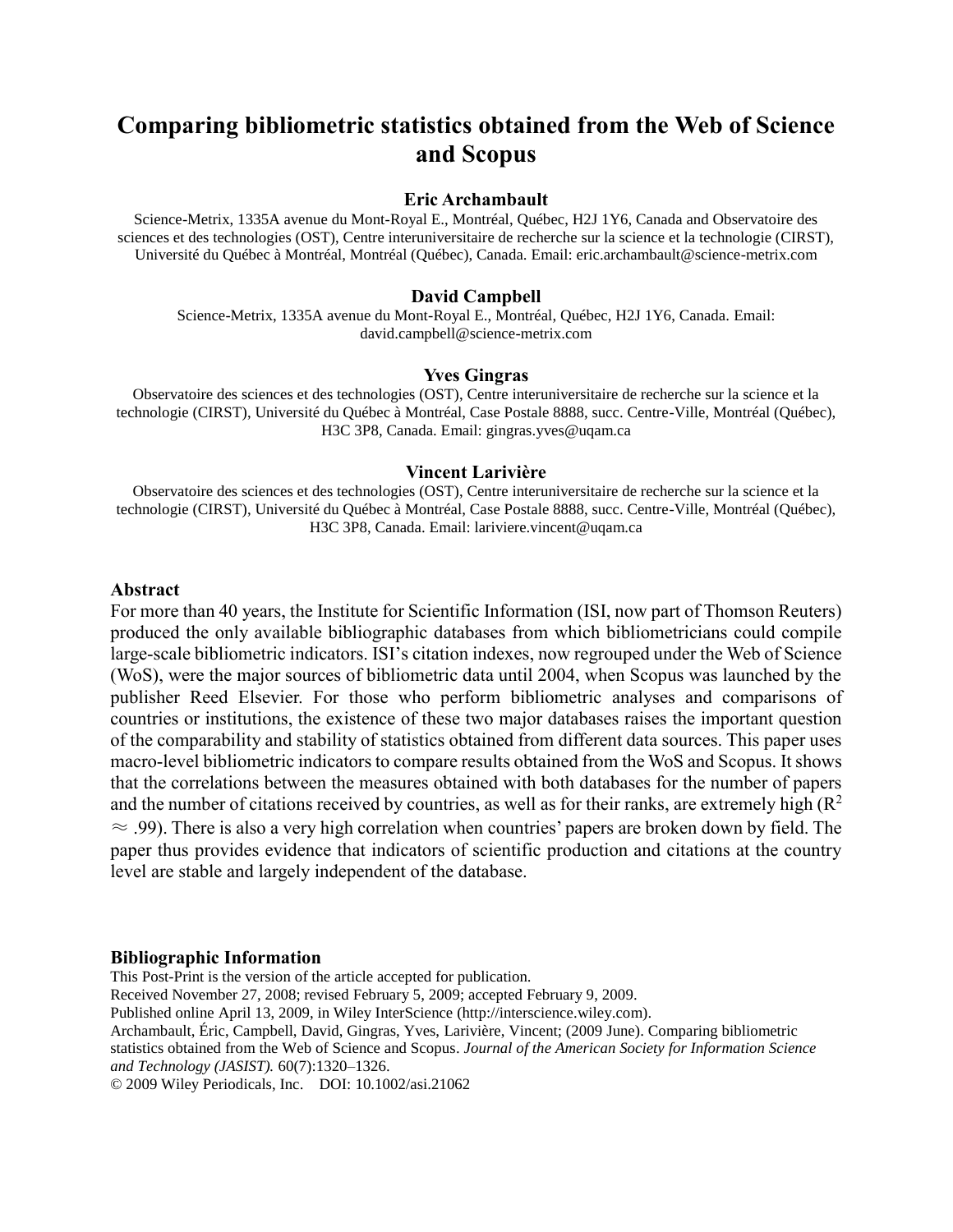## **Background and research question**

 $\overline{a}$ 

For more than 40 years, the Institute for Scientific Information (ISI, now part of Thomson Reuters), produced the only available bibliographic databases from which bibliometricians could compile data on a large scale and produce statistics based on bibliometric indicators. Though often criticized by bibliometricians (see, among several others, van Leeuwen et al. 2001 and Moed, 2002), Thomson's databases—the Science Citation Index (Expanded), the Social Sciences Citation Index and the Arts and Humanities Citation Index, now regrouped under the Web of Science (WoS) were the major sources of bibliometric data until 2004, when Scopus was launched by the publisher Reed Elsevier. For those who perform bibliometric analyses and comparisons of countries or institutions, the existence of these two major databases raises the important question of the comparability and stability of statistics obtained from these two different data sources.

The comparison of these two databases has been the focus of several papers, mostly made using the "bibliographic" web versions of the databases. For instance, Burnham (2006), Bosman et al. (2006), Falagas et al. (2008), Gavel and Iselid (2008), Jacsó (2005), Neuhaus and Daniel (2008) and Norris and Oppenheim (2007) compared the general characteristics and coverage of the databases; other studies compared the bibliometric rankings obtained.<sup>1</sup> Given the limitations of the databases' web versions for producing bibliometric indicators, most of these studies used small samples of papers or researchers. For instance, Bar-Ilan (2008), Belew (2005), Meho and Yang (2007), Meho and Rogers (2008) and Vaughan and Shaw (2008) compared small samples of researchers' citation rates and h-indexes. Along the same line, Bakkalbasi et al. (2006) and Lopez-Illescas, Moya-Anegon & Moed (2008; 2009) compared citations received by a sample of journals in oncology. One of the few macro-level bibliometric studies is that of Ball and Tunger (2006), which compared the citation rates obtained with the two databases. These studies generally found good agreement between the WoS and Scopus, which is not surprising given the fact that 7,434 journals—54% of Scopus and 84% of the WoS—are indexed by both databases (Gavel and Iselid, 2008). However, they do not show whether the differences in article citation rates observed between the two databases affect the rankings of countries or institutions.

Whereas the previous papers mainly used the online version of these databases, this paper is written by licensees of these tools and is therefore based on bibliometric production platforms (implemented on Microsoft SQL Server). Using these platforms, the paper compares macro-level bibliometric indicators and provides a comparative analysis of the ranking of countries in terms of the number of papers and the number of citations received, for science as a whole as well as by fields in the natural sciences and engineering. The convergence of the bibliometric indicators will suggest that 1) the two databases are robust tools for measuring science at the country level and that 2) the dynamics of knowledge production at the country level can be measured using bibliometrics.

Using these data, the present paper, which builds on a previous abstract presented at the STI2008 conference in Vienna (Archambault, Campbell, Gingras and Larivière, 2008), examines how countries' rankings compare for both the number of papers and the number of citations. In addition to these correlation analyses based on rankings, the number of papers and the number of citations

<sup>&</sup>lt;sup>1</sup> More often than not, these studies also included Google Scholar. Given that this database is not yet suitable for compiling macro-level bibliometric data, this paper compares only Scopus and the Web of Science.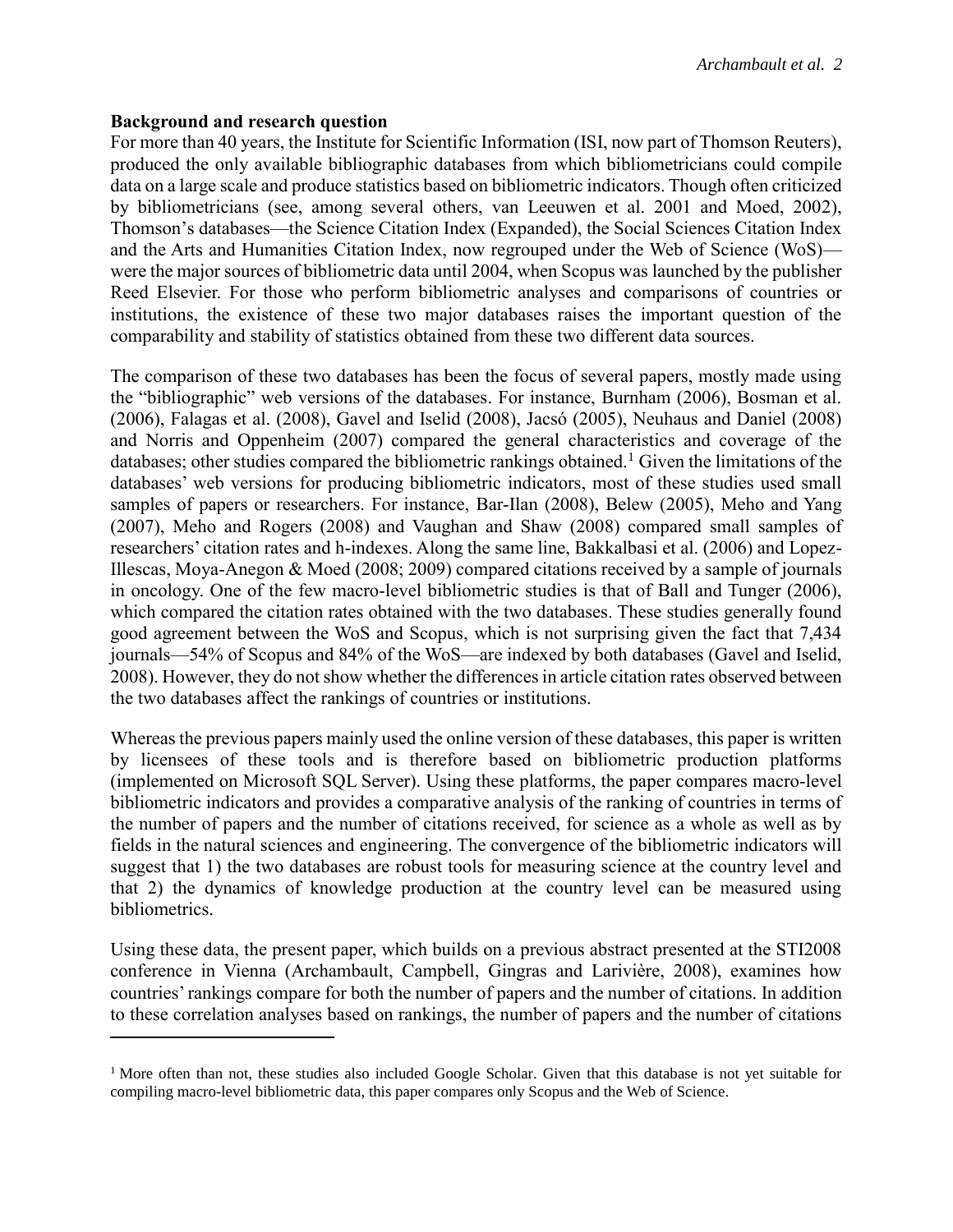obtained in both databases at the country level are also examined. The paper then goes one step further by examining how comparable scientific output at the country level in scientific fields such as physics, chemistry and biology is. Finally, the paper examines output at the country level in the field of nanotechnology.

# **Methods**

Data for this paper were produced from the WoS and Scopus databases for the 1996–2007 period. This short comparison period is a restriction imposed by Scopus, which does not include cited references prior to 1996. However, in the vast majority of cases, having the last twelve years of data is sufficient for performance measurement. Moreover, our objective is not to provide an assessment of countries but rather to compare the results obtained from the two sources in order to evaluate the robustness of the two bibliometric databases as well as of bibliometrics as a scientific undertaking.

Both bibliographic databases were received from their providers (Elsevier for Scopus and Thomson Reuters for WoS) in XML or flat files and were then transformed into relational databases implemented on SQL Server. Misspelled country names were harmonized in both databases into a preferred form, and the same form was used in both in order to match publications and citations. The categories used to delineate the fields of natural sciences and engineering are those used by the US National Science Foundation (NSF) in the production of its Science and Engineering Indicators, which is neither the original classification of the WoS nor that of Scopus.<sup>2</sup> This taxonomy is a journal-based classification and has been in use since the 1970s. Journals that were not included in the NSF classification were manually classified. The nanotechnology datasets were built by running a query using a fairly complex set of keywords (in titles, abstracts and author keywords) in each database for the 1996–2006 period (2007 was not available at the time the data was compiled). All calculations of papers and citations use whole counting; one paper/citation is credited to each country contributing to a paper.

One of the main issues in compiling bibliometric data is the choice of the types of documents to include. In the past, bibliometricians generally used Thomson's articles, research notes and review articles, generally considered as original contributions to the advancement of science (Moed, 1995). However, since the two databases do not cover and categorize documents symmetrically, it was not possible to reproduce this selection in Scopus. Table 1 shows the differences in document types for the journal Science in 2000. In addition to showing that the two databases label the same documents differently, it also shows that, for document types with the same name, discrepancies are observed in document counts between the WoS and Scopus. For example, while there is a slight difference for articles, there is a significant difference for editorials, letters and reviews.

 $\overline{a}$ 

<sup>2</sup> See: http://www.nsf.gov/statistics/seind06/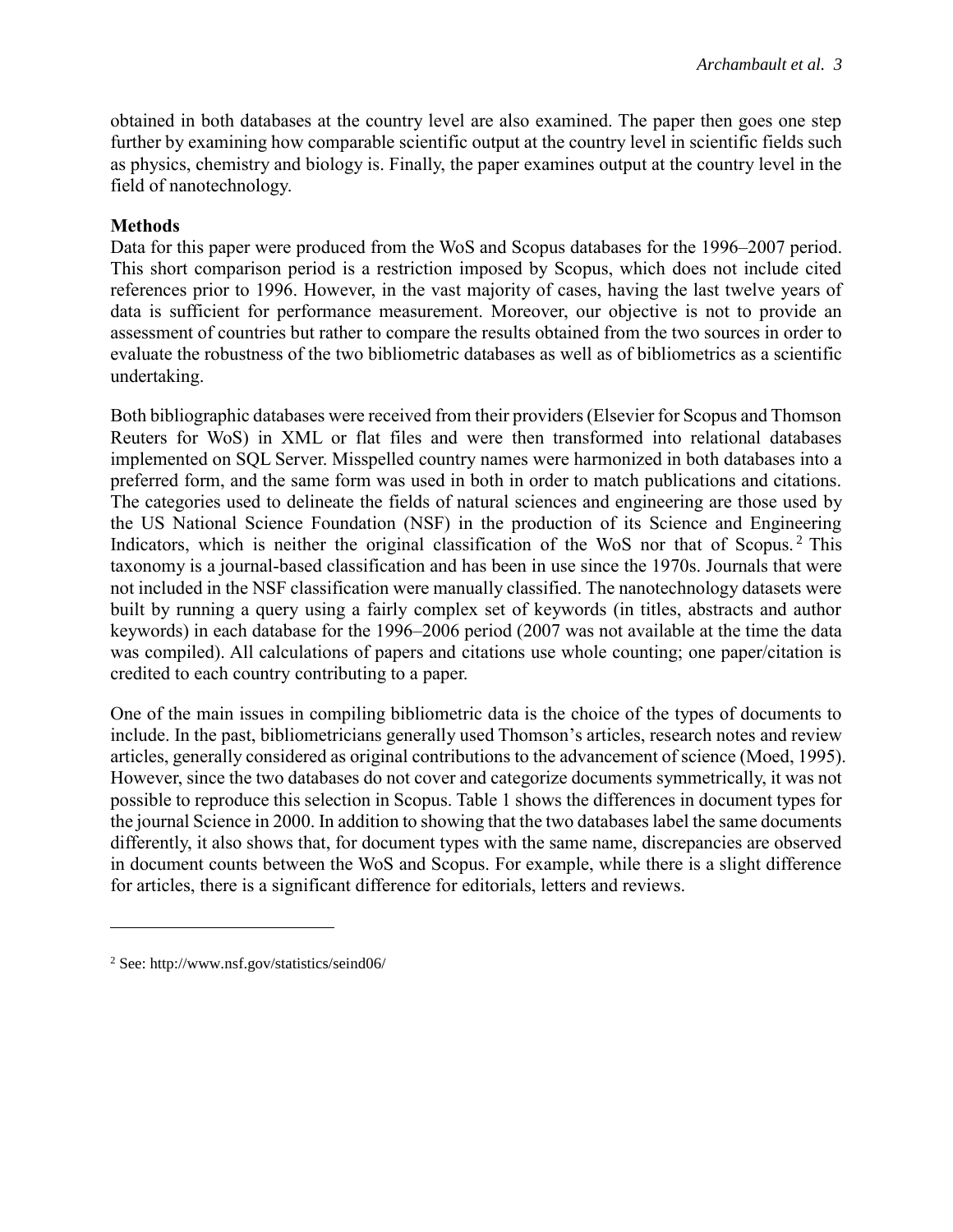| <b>Type of Document</b> | Scopus | WoS |
|-------------------------|--------|-----|
| Article                 | 906    | 859 |
| Biographical Item       |        | 4   |
| <b>Book Review</b>      |        | 100 |
| Conference Paper        | 24     |     |
| Database Review         |        | 1   |
| Editorial               | 65     | 336 |
| Erratum/Correction      | 112    | 83  |
| Letter                  | 217    | 322 |
| <b>News</b>             |        | 782 |
| Note                    | 536    |     |
| <b>Review</b>           | 170    | 61  |
| <b>Short Survey</b>     | 446    |     |
| <b>Software Review</b>  |        | 39  |

Table 1. Types and number of documents in the WoS and Scopus for the journal *Science* (2000)

Source: Scopus data compiled by Science-Metrix, and WoS data by OST

Considering existing discrepancies in document coverage and classification between both databases, it was not possible to produce comparable subsets of documents that would match the classical set of three document types (i.e., articles, research notes and review articles). Therefore, all document types were retained when calculating the number of papers and citations in both databases, the majority of which are journal articles. This paper compares 14,934,505 papers and 100,459,011 citations received in WoS with 16,282,642 papers and 125,742,033 citations received in Scopus.

# **Results**

Figure 1 compares the number of papers per country in Scopus and WoS (1a) and the countries' rankings based on these outputs (1b). The correlations between the measured outputs in both databases are remarkably strong ( $R^2$  of 0.995 and 0.991 respectively). When examining top-ranking countries, Scopus often gives higher ratings to Asian countries (e.g., Japan and China each gain two ranks), whereas several European and English-speaking countries cede one rank (e.g. the U.K., Germany, France, Canada and the Netherlands). However, except for minor variations such as these, the top countries have similar ranks in both databases, the changes never exceeding a difference of two places, and the top 25 countries are the same for both databases. Figure 2 confirms that variations between the databases are quite minimal. Overall, 50% of the countries keep the same rank in both databases, 85% of the countries do not change rank by more than 5%, and 95% of the countries do not change rank by more than 10%.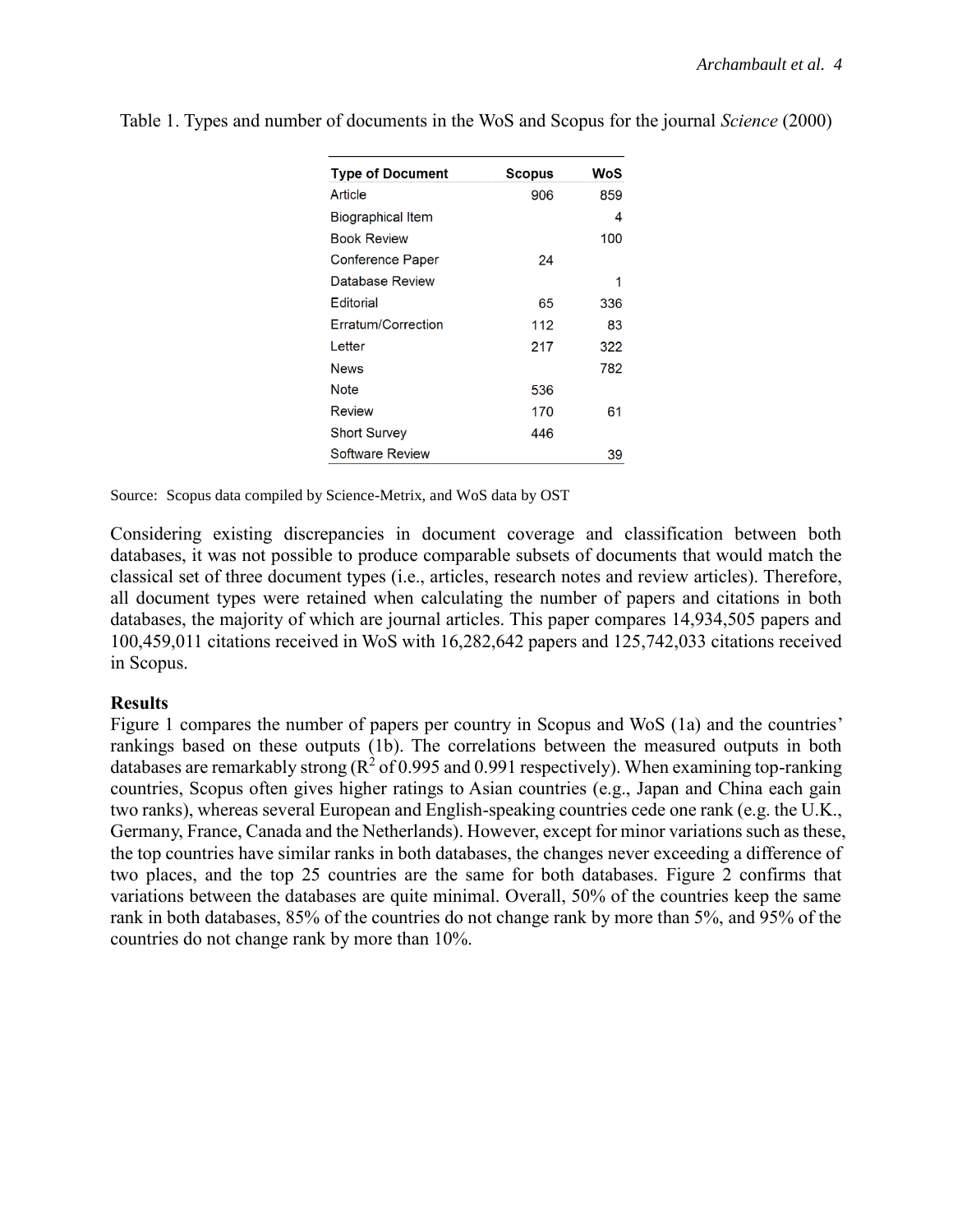# Figure 1. Correlation in number of papers by country (absolute numbers and ranks), WoS and Scopus, 1996–2007



Source: Scopus data compiled by Science-Metrix, and WoS data by OST





Source: Scopus data compiled by Science-Metrix, and WoS data by OST

However, these correlations might be high only because the time period considered is fairly long and the number of papers per country is therefore commensurably large. To examine the stability of the ranking with smaller datasets, the number of papers in WoS and Scopus was compared for three-year periods (Figure 3). Again, the correlation is extremely high and the  $\mathbb{R}^2$  values are consistently above the 0.99 mark. Data on ranks (not shown) are also highly correlated. This shows that country-level data for scientific output are highly similar between these two sources for science as a whole.

Although papers are an important indicator of scientific output, these data fall short of providing interesting insight into the scientific impact of nations. In this respect, citations are widely used. It is therefore relevant to ask whether citation data between these two databases are markedly different at the country level. The data presented in Figure 4 unambiguously show that countries'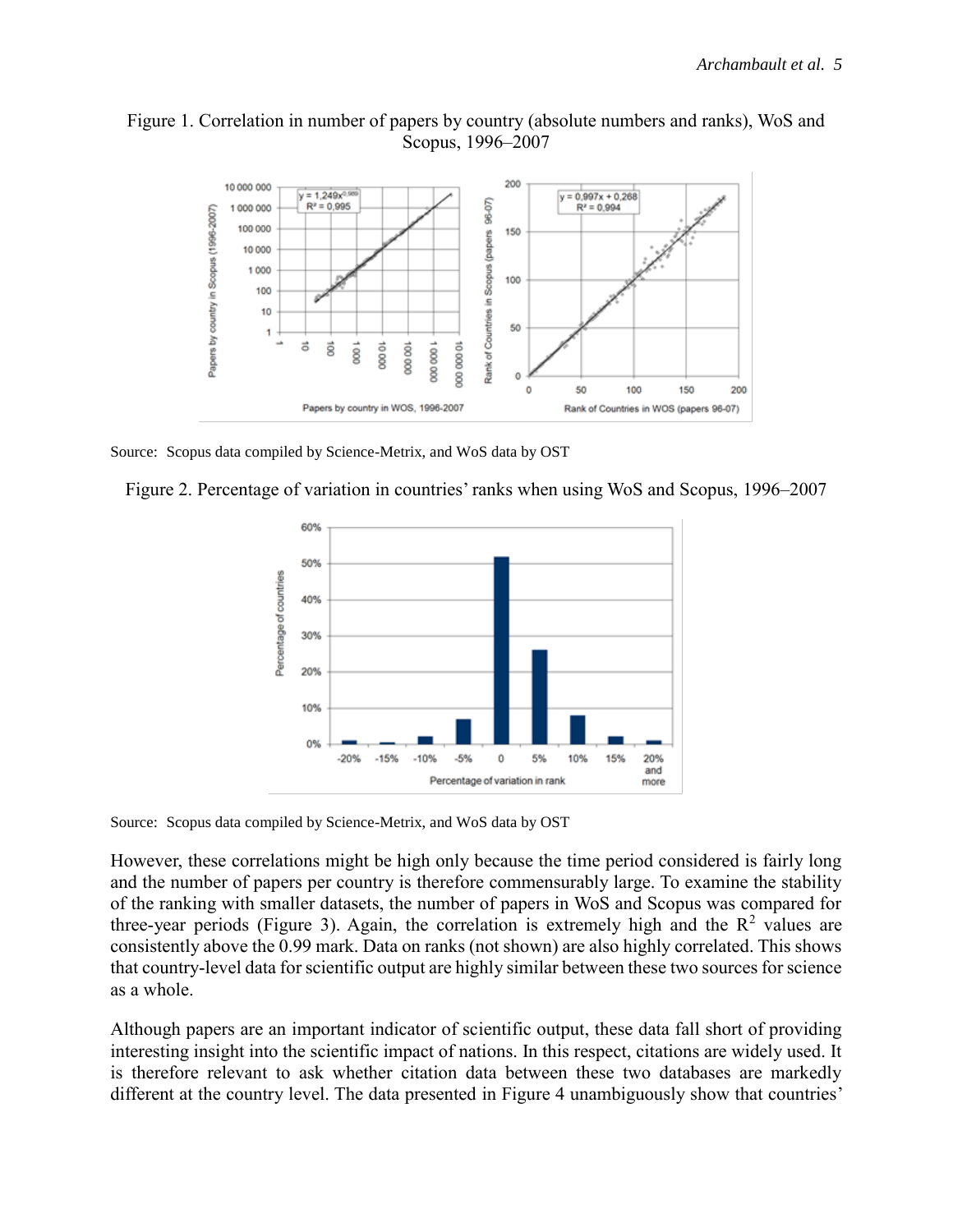citation counts are extremely similar in both databases. The correlations between the two databases in terms of the countries' number of citations and ranks both have  $R^2$  values above .99. The top 25 countries according to received citations are the same for both databases though there are slight variations (never exceeding two ranks) in ranking.



Figure 3. Correlation in number of papers by countries, WoS and Scopus, for three-year periods, 1996–2007

Source: Scopus data compiled by Science-Metrix, and WoS data by OST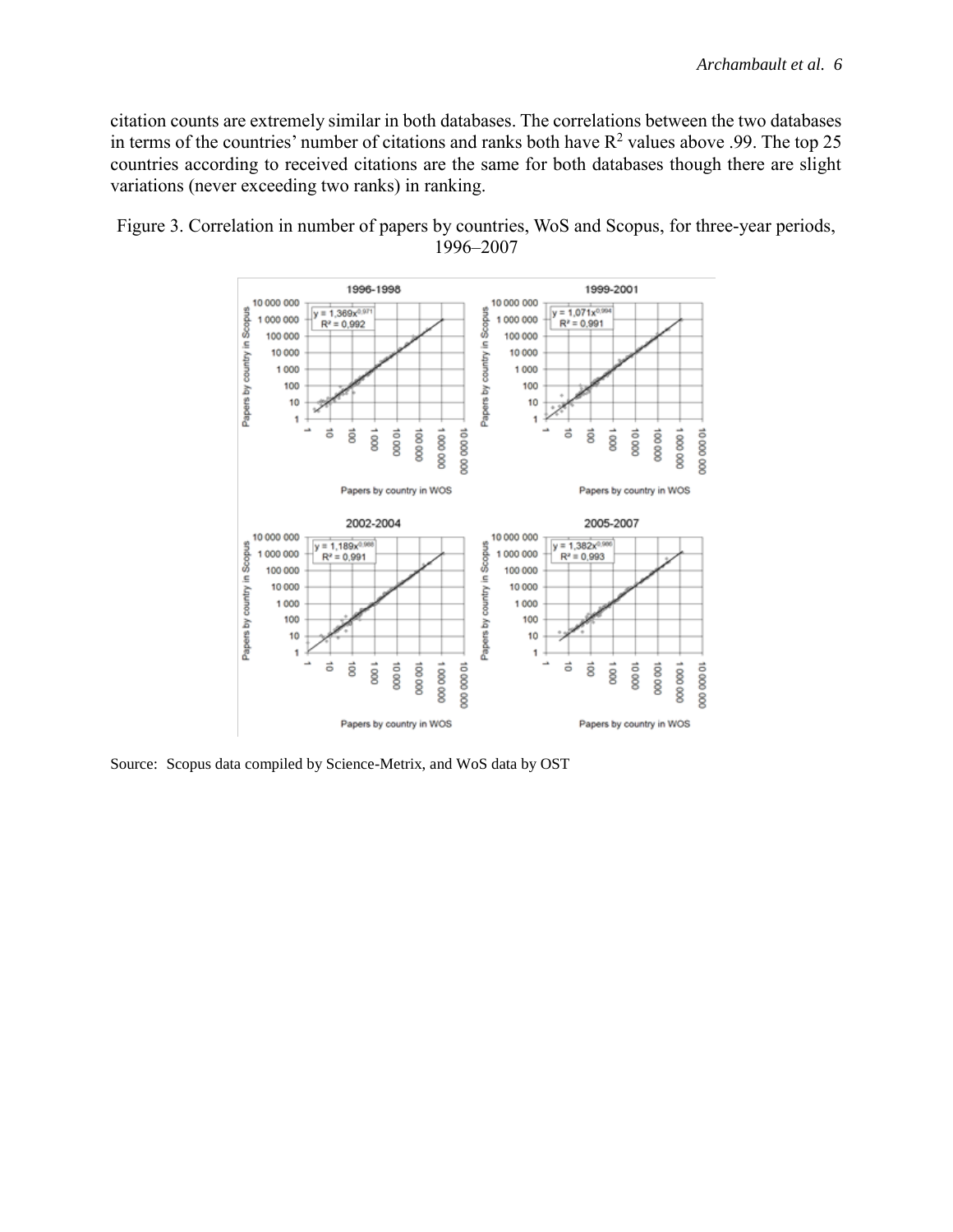

Figure 4. Correlation in number of citations by countries, WoS and Scopus, 1996–2007

Source: Scopus data compiled by Science-Metrix, and WoS data by OST

Finally, we computed how differently these databases measure countries' outputs in fields of the natural sciences and engineering (Figure 5) and nanotechnology (Figure 6) to examine the stability of the rankings in smaller datasets. Figure 5 shows that, in all fields except clinical medicine (.987), the correlation between the number of papers by country indexed in both databases is above .99. Even in fields where fewer papers are published (mathematics, earth and space and biology), the  $R^2$  is well above .99.

The nanotechnology dataset (Figure 6) produces very similar results, the coefficient of determination ( $\mathbb{R}^2$ ) for the number of papers and citations being 0.991 and 0.967 respectively. Using rankings instead of absolute numbers of papers and citations, the correlations become respectively 0.990 and 0.974 (not shown). For both databases, the top 25 countries are the same in nanotechnology for both papers and citations. A few countries have somewhat different outputs in the two databases, but the databases produce remarkably similar rankings in terms of number of papers and citations for countries that have at least 100 papers. The variations for these countries never exceed six ranks for papers and seven ranks for citations.

Overall, most of the countries for which important differences were noted between the databases had either faced political turmoil that led to a breakdown (e.g., the former Yugoslavia and the U.S.S.R.) or only obtained partial recognition of their independence (e.g. a number of colonies). In the former case, divergence in the way countries were coded during transition periods in the two databases created the observed discrepancies, whereas in the latter case, papers from colonies might have been attributed differently to the colony and its mother country in the two databases (e.g. French Guyana is an "overseas department" which is considered to be an integral part of France by the French Government).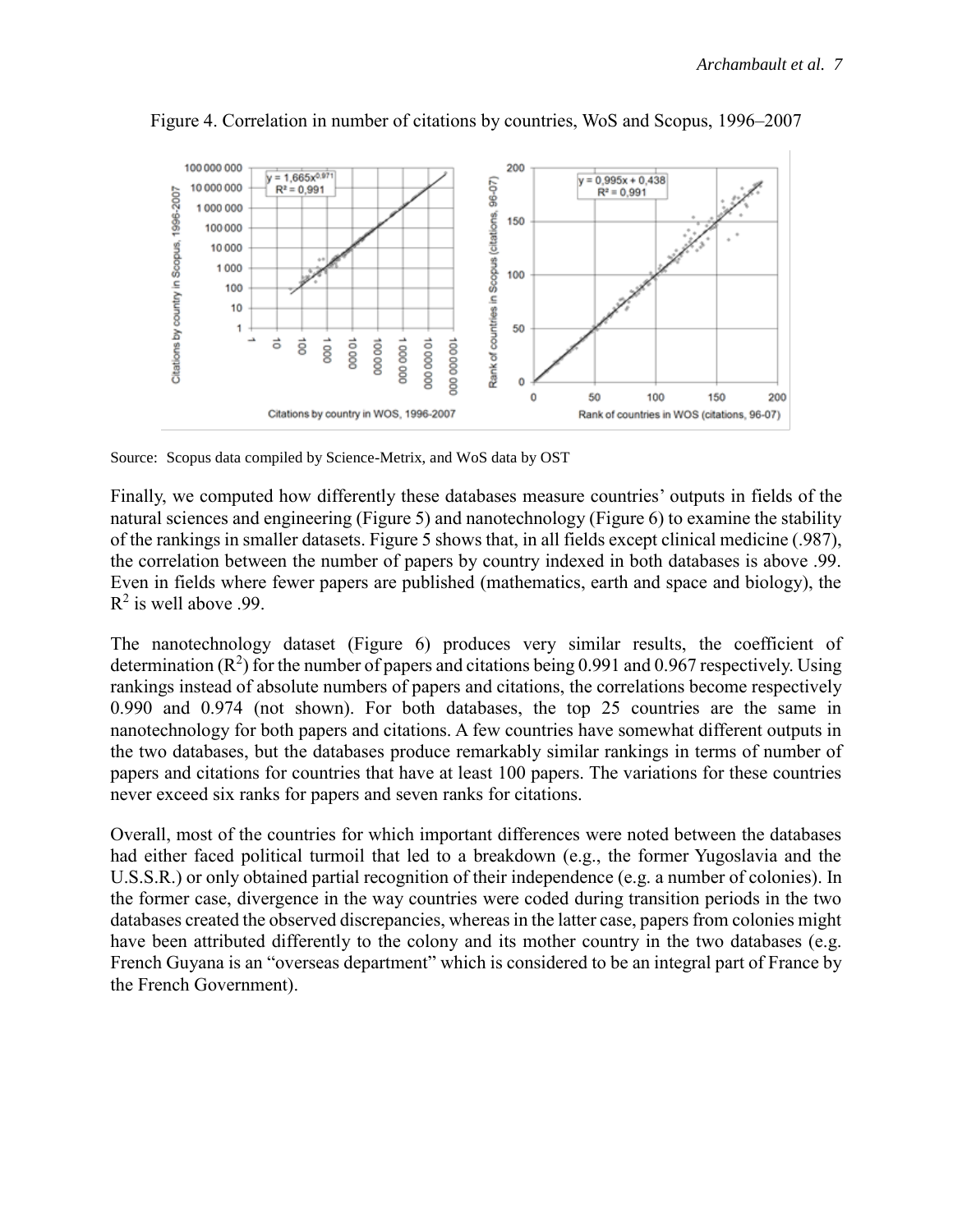

# Figure 5. Correlation in number of papers by countries, WoS and Scopus, in natural sciences and engineering fields (8), 1996–2007

Source: Scopus data compiled by Science-Metrix, and WoS data by OST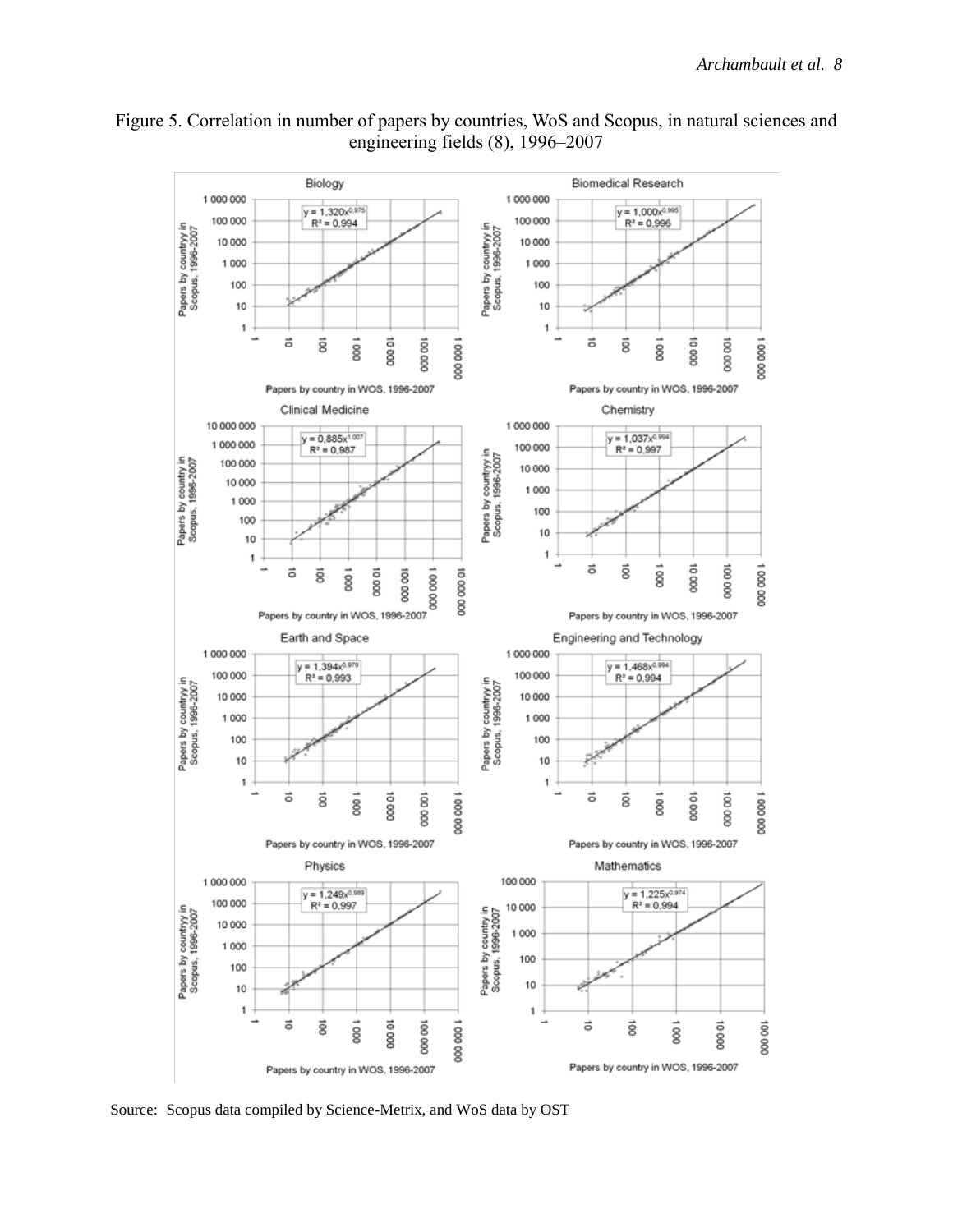

Figure 6. Correlation in number of papers by countries, WoS and Scopus, in nanotechnology, 1996– 2006

Source: Scopus data compiled by Science-Metrix, and WoS data by OST

# **Conclusion**

The above results provide strong evidence that scientometrics based on bibliometric methods is a sound undertaking at the country level. Despite the fact that the WoS and Scopus databases differ in terms of scope, volume of data and coverage policies (Lopez-Illescas, Moya-Anegon & Moed, 2008), the outputs (papers) and impacts (citations) of countries obtained from the two databases are extremely correlated, even at the level of specialties as the subsets of data in nanotechnology suggests. These results are consistent with those obtained by Lopez-Illescas, Moya-Anegon & Moed (2009) for the field of oncology. Hence, the two databases offer robust tools for measuring science at the country level. Further research using comprehensive datasets should examine differences at the institutional level as well as in different fields—such as those of the social sciences and humanities—to test whether these results still hold at lower scales.

# **References**

Archambault, É., Campbell, D., Gingras, Y., & Lariviere, V. (2008). WOS vs. Scopus: On the reliability of scientometrics, *Book of Abstracts of the 10th International Conference on Science and Technology Indicators*, 94–97.

Bakkalbasi, N., Bauer, K., Glover. J., & Wang, L. (2006). Three options for citation tracking: Google Scholar, Scopus and Web of Science, *Biomedical Digital Libraries, 3*, 7.

Ball, R., & Tunger, D. (2006), Science indicators revisited – Science Citation Index versus SCOPUS: A bibliometric comparison of both citation databases, *Information Services & Use*, *26*, 293–301.

Bar-Ilan, J. (2008). Which h-index? – A comparison of WoS, Scopus and Google Scholar, *Scientometrics*, *74*(2): 257–271.

Belew, R.K. (2005). *Scientific Impact Quantity and Quality: Analysis of Two Sources of Bibliographic Data*. Retrieved August 10, 2008, arXiv:cs/0504036v1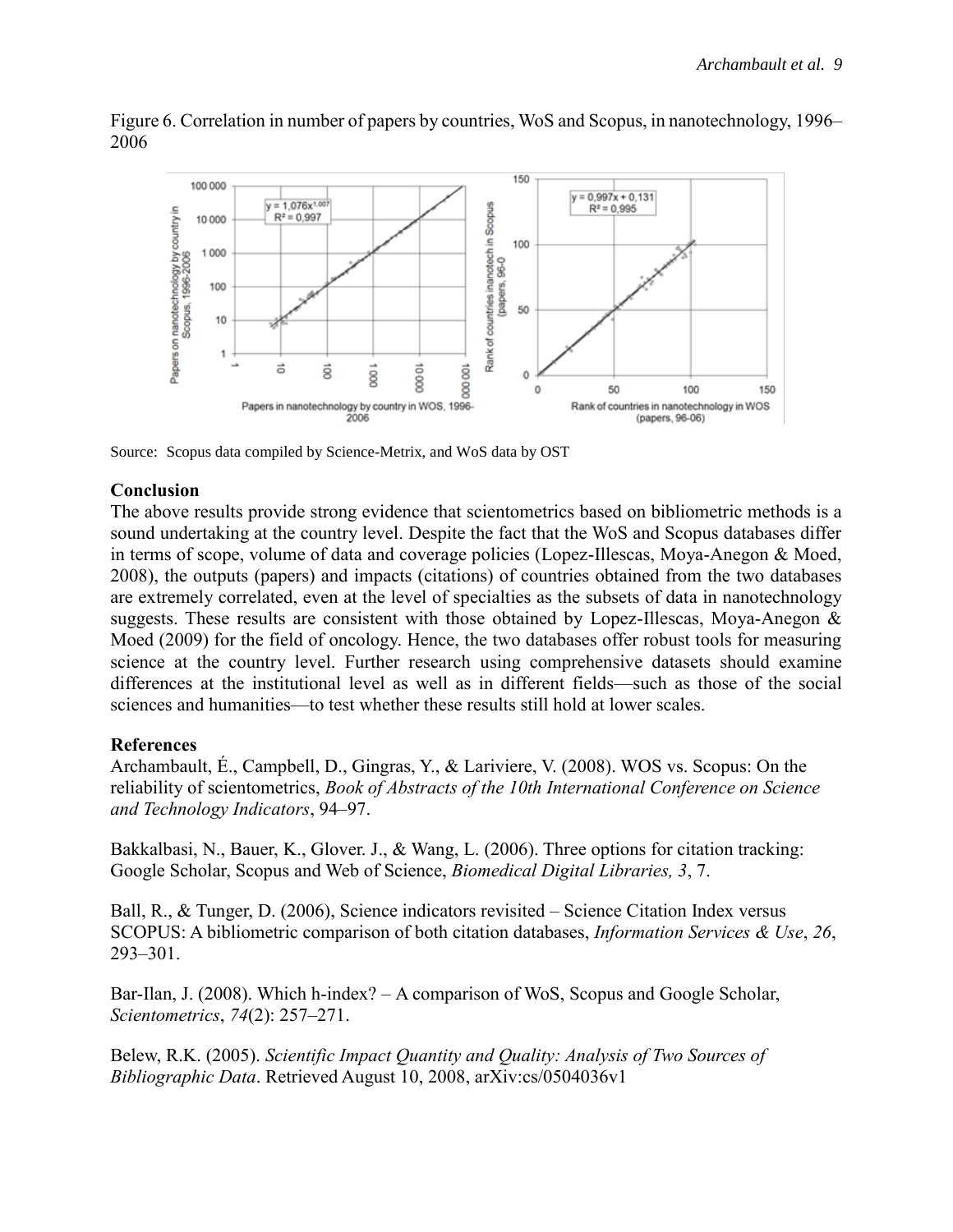Bosman, J., van Mourik, I., Rasch, M., Sieverts, E., & Verhoeff, H. (2006). *Scopus reviewed and compared*. Universiteitsbibliotheek Utrecht.

Burnham, J.F. (2006). Scopus database: a review, *Biomedical Digital Libraries*, *3*, 1.

Falagas, M.E., Pitsouni, E.I., Malietzis, G.A., & Pappas, G. (2008). Comparison of PubMed, Scopus, Web of Science, and Google Scholar: strengths and weaknesses, *FASEB Journal*, *22*, 338–342.

Gavel Y., & Iselid, L. (2008). Web of Science and Scopus: a journal title overlap study, *Online Information Review*, *32*(1), 8–21.

Glänzel, W., Schlemmer, B., Schubert, A., & Thijs, B. (2006). Proceedings literature as additional data source for bibliometric analysis, *Scientometrics*, *68*(3), 457–473.

Jacsó, P. (2005). As we may search – Comparison of major features of the Web of Science, Scopus, and Google Scholar citation-based and citation-enhanced databases, *Current Science*, *89*(9), 1537–47.

Lopez-Illescas, C., Moya-Anegon, F., & Moed, H.F. (2008) Coverage and citation impact of oncological journals in the Web of Science and Scopus, *Journal of Informetrics*, *2*(4), 304–316.

Lopez-Illescas, C., Moya-Anegon, F., & Moed, H.F. (2009). Comparing bibliometric country-bycountry rankings derived from the Web of Science and Scopus: the effect of poorly cited journals in oncology, Forthcoming in *Journal of Information Science.*

Meho, L.I., & Rogers, Y. (2008). Citation counting, citation ranking, and h-index of humancomputer interaction researchers: A comparison of Scopus and Web of Science, *Journal of the American Society for Information Science and Technology*, *59*(11), 1711–1726.

Meho, L.I., & Yang, K. (2006). Impact of Data Sources on Citation Counts and Rankings of LIS Faculty: Web of Science Versus Scopus and Google Scholar, *Journal of the American Society for Information Science and Technology, 58*(13), 2105–2125.

Moed, H. F. (1996). Differences in the Construction of SCI-Based Bibliometric Indicators Among Various Producers: A First Overview, *Scientometrics, 35*(2), 177–191.

Moed, H.F. (2002). The impact-factors debate: The ISI's uses and limits, *Nature*, *415*(6873), 731–732.

Neuhaus, C., & Daniel, H.D. (2008). Data sources for performing citation analysis: an overview, *Journal of Documentation*, *64*(2), 193–210.

Norris, M., & Oppenheim, C. (2007). Comparing alternatives to the Web of Science for coverage of the social sciences' literature, *Journal of Informetrics*, *1*(1), 161–169.